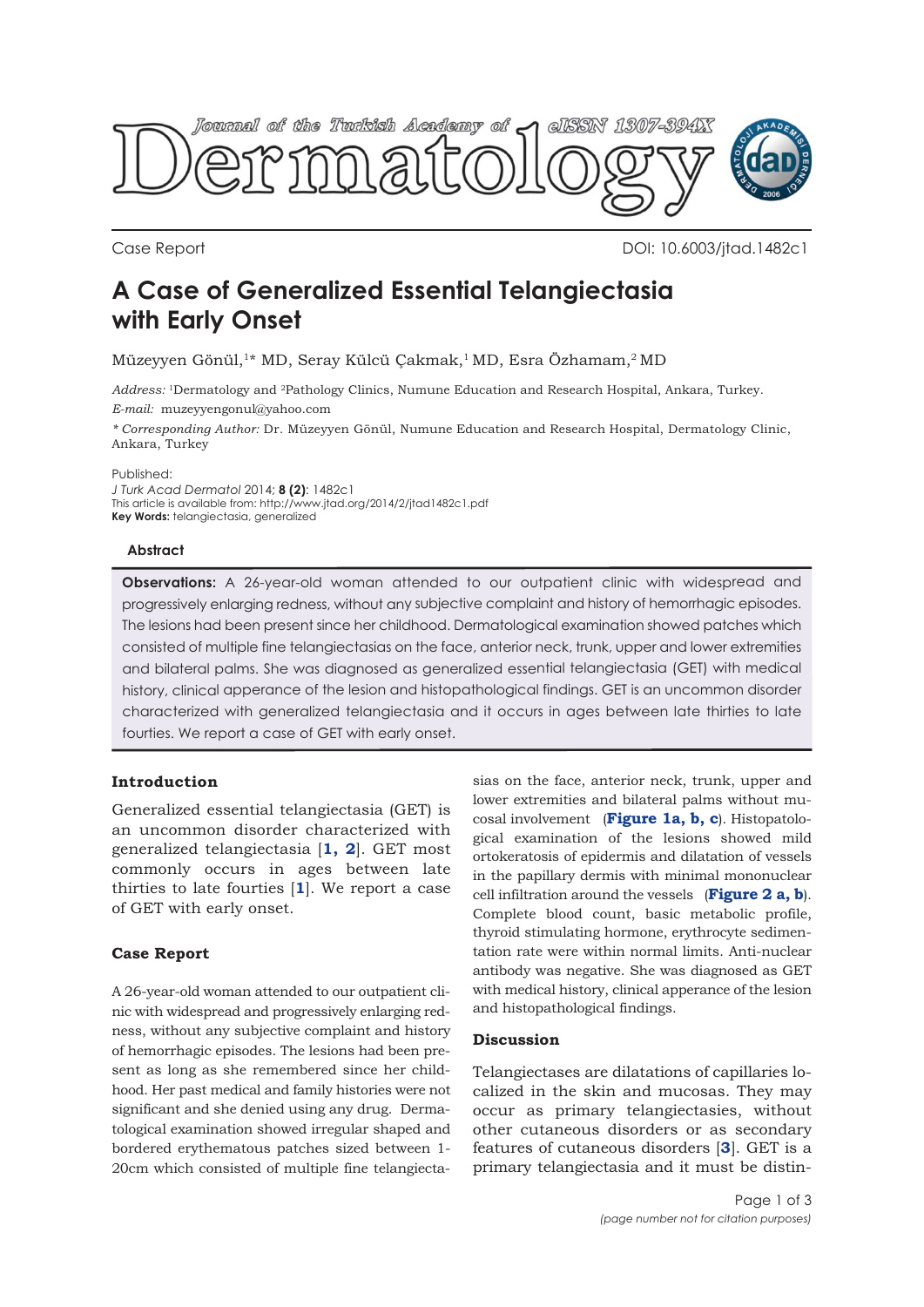*J Turk Acad Dermato*l 2014; **8 (2)**: 1482c1. http://www.jtad.org/2014/2/jtad1482c1.pdf



**Figure 1. (a)** Telangiectatic patches on the face, neck, arm and abdomen of the patients, **(b)** closer appearance of the lesions on the arm, **(c)** closer apperance of the lesions on the back



Figure 2. (a) Dilated vessels and minimal mononuclear cell infiltrates around the vessels in the papillary dermis (H&Ex100), **(b)** Closer apperance of dilated vessels (H&Ex 200).

guished from other primary telangiectasias. Hereditary hemorrhagic telangiectasia (HHT) is a more serious telangiectatic disorder that may be associated with mucosal bleeding and it starts with recurrent epistaxis in youth [**1, 2**]. Another primary telangiectasia, hereditary